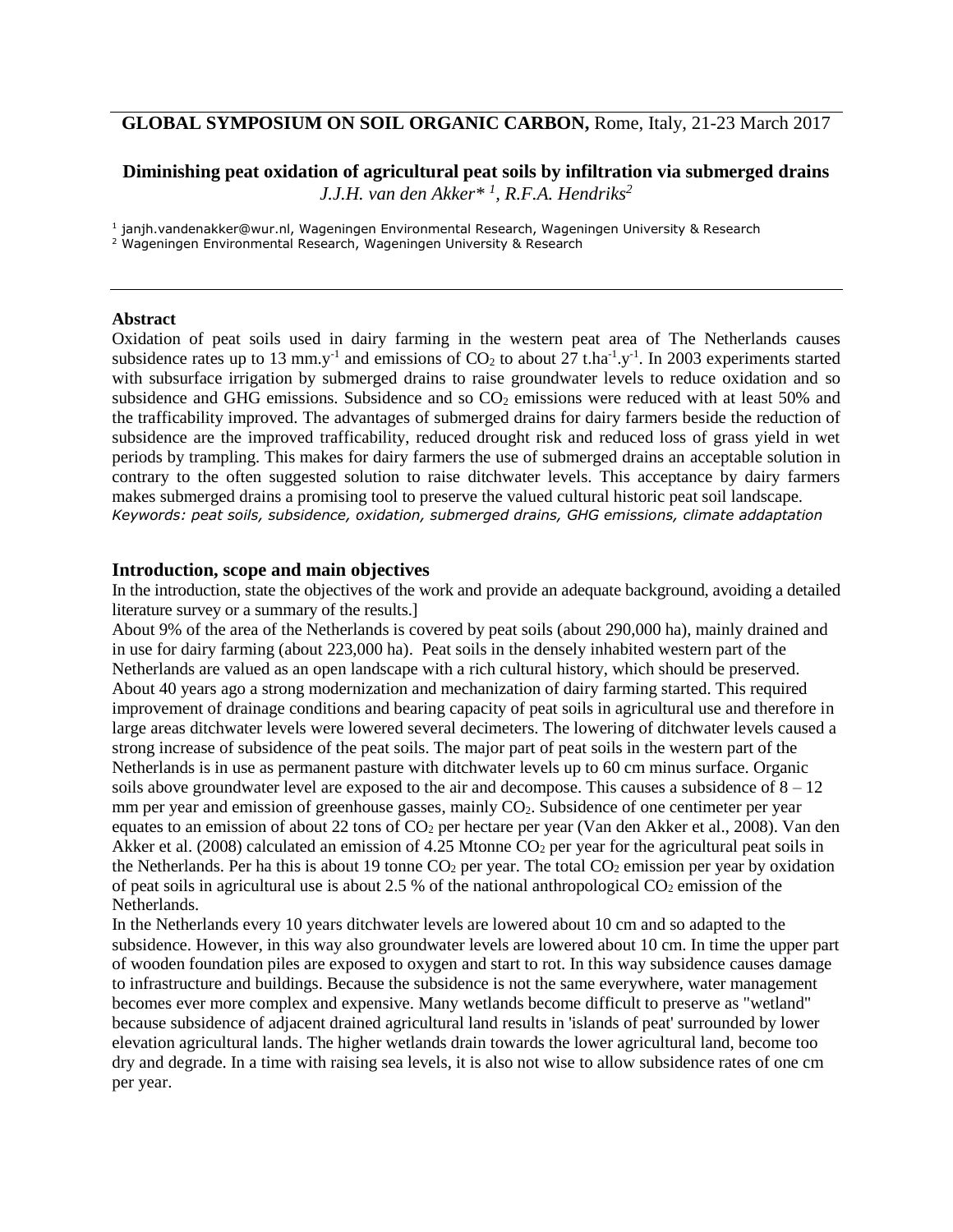The problems caused by subsidence of peat soils together with the increasing interest in GHG emissions and eutrofication of surface waters by degrading peat soil was reason to start in 2003 the EU funded project EUROPEAT (QLK5-CT-2002-01835) with the aim to identify degradation processes of agricultural peat lands and find ways to diminish peat land degradation (Van den Akker et al., 2008, Van den Akker, 2010). Research on infiltration of ditchwater via submerged drains to raise groundwater levels in summer to conserve peat land started end of 2003 in the EUROPEAT project. The aim was to halve subsidence and  $CO<sub>2</sub>$  emission in this way.

In this paper we focus on the measurements of subsidence, and so indirect on  $CO<sub>2</sub>$  emission and on the expected extra supply of inlet water due to the improved infiltration by submerged drains.

## **Methodology**

To test whether subsurface irrigation with drainage tubes (see Figure 1) will indeed reduce subsidence and so emission of  $CO<sub>2</sub>$  of peat soils, we started in autumn 2003 with installing submerged drains on two parcels (Zegveld 2 and Zegveld 3) on a fen peat soil without a thin clay cover. Distances between the drains were 4, 8 and 12 meter. As a reference in a part of the parcels no drains were installed. On Zegveld 3 we monitor already from 1970 on the surface level of the reference part of the parcel. The long term subsidence of Zegveld 3 is 10.8 mm per year. The ditchwater level is 55 cm below the surface level.



#### **Fig. 1: Reduction of peat oxidation and subsidence and CO2-emissions by raising groundwater levels with infiltration via submerged drains in summer level. In wet periods the submerged drains will function as drainage.**

Starting in early spring 2004 the surface level was measured in three cross sections. In the reference the distance between the cross sections was 10 m. In the plots with submerged drains the cross sections were situated in the middle between two submerged drains. The measurements were performed in early spring, just before the grass starts to grow and to evaporate soil water. At that moment the swell of the peat is at his maximum. In this way we avoid as much as possible that we measure subsidence due to temporally drying shrinkage of the peat, which can be more than 10 cm at the end of a dry summer.

### **Results**

The results of Zegveld 3 are presented in Figure 2. The subsidence in the period 2004 – 2015 is strongly influenced by the fact that 2003 was a very dry year and that the summers in the period 2004 – 2015 were all moderately or very wet. This means that the soil was not completely rewetted and swollen in spring 2004 and had a potential of swelling in the following moderately or very wet years. These specific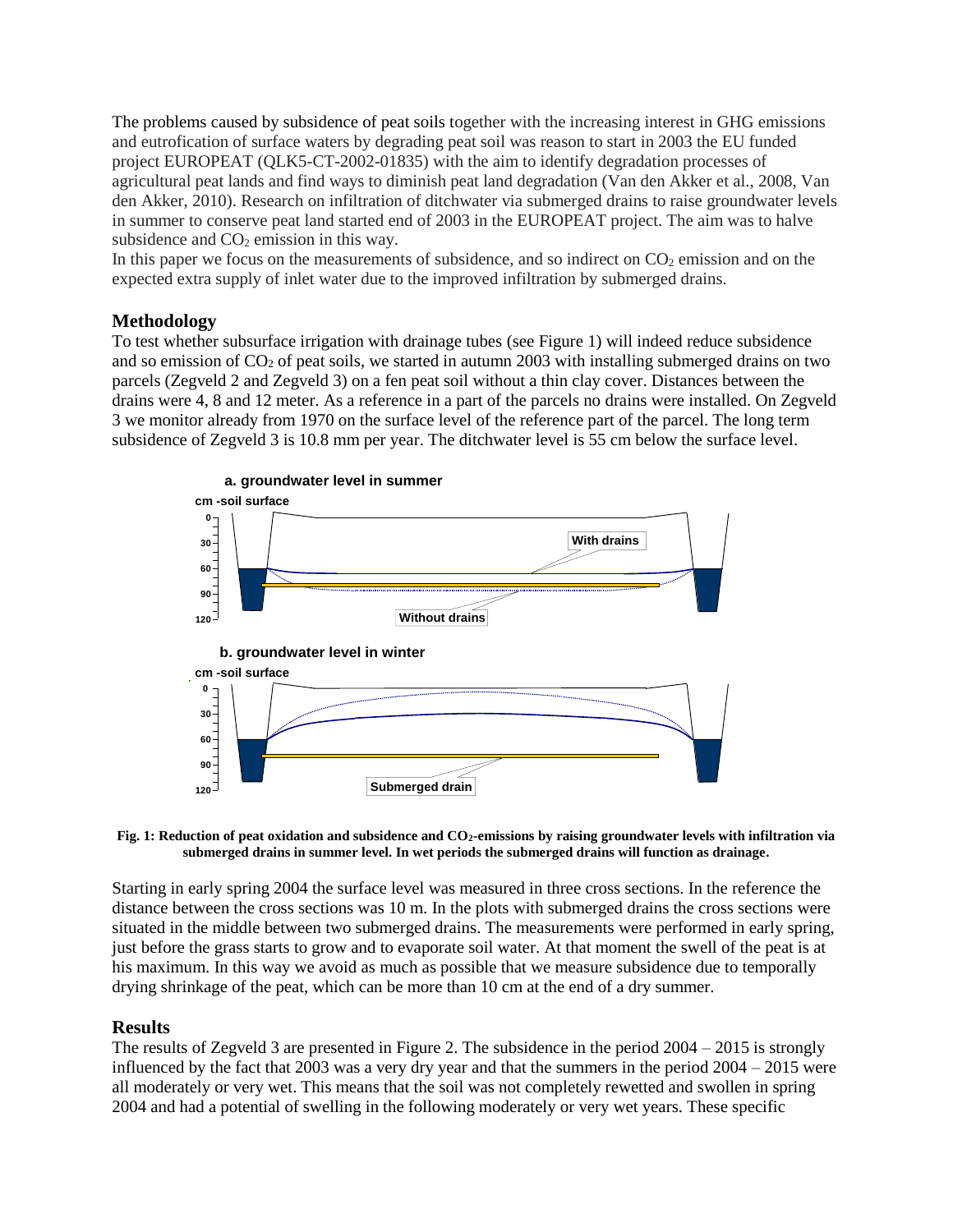circumstances resulted in a subsidence rate of the reference of just 5.2 mm per year, while the long term subsidence is 10.8 mm. The effect of the large swelling potential after the dry year 2003 becomes also clear in the situation with drains at a distance of 4 meter: the subsidence rate is just 2.5 mm per year and in spring 2008, after the very wet year 2007, the level of the soil surface is even higher than in spring 2004. It is clear that the subsidence rate of the reference is about twice the subsidence rate of the parcel area with drains at distances of 4 meter.



**Fig. 2: Subsidence 2004 – 2015 of peat soil without submerged drains (Reference) and with submerged drains at a distance of 4 meters (Drains 4 m). The long term subsidence is 10.8 mm per year. NAP = the Dutch national reference level, which is about the average sea water level.**

### **Discussion**

The effect of the very dry year 2003 and the wet summers of  $2004 - 2015$  on the subsidence rate is pronounced and requires a longer period of monitoring. In fact we would like to include some very dry years because then we expect to benefit most from the infiltration of ditchwater to reduce peat oxidation. Nevertheless the results are convincing and the use of submerged drains to minimize subsidence is promising because even without dry years the subsidence is halved. This makes it rather sure that the aim to halve the subsidence and  $CO<sub>2</sub>$  emission can be fulfilled.

The PBL Netherlands Environmental Assessment Agency investigated in a recent report (Van den Born et al., 2017) possible measures to reduce subsidence and  $CO<sub>2</sub>$ -emissions. The study shows that subsurface irrigation by submerged drains in agricultural areas leads to a halving of subsidence without exerting negative effects on grass yields. The measure preserves agricultural features and improves the outlook for dairy farming on peatland. This measure is at the moment directly suitable for at least 40% of the peatlands and is an economical feasible measure for the dairyfarmers and for the society as a whole. The measure is also appropriate for areas with deeper ditchwater levels if ditch water levels are raised. In that case peat oxidation can be reduced to about a quarter of the original oxidation, while the drainage function of the submerged drains prevent that the peatland becomes too wet.

Farmers are firmly opposing the often suggested raising of ditchwater levels, however, are positive about the use of submerged drains for subsurface irrigation. Raising ditchwater level reduces trafficability and increases the risk of trampling by cows, while the use of submerged drains has the opposite effect. Farmers also appreciate the fact that the use of submerged drains makes farm management easier and reduces the problems in case of long wet periods. Therefore we have good hope that submerged drains will be widely adopted in practice.